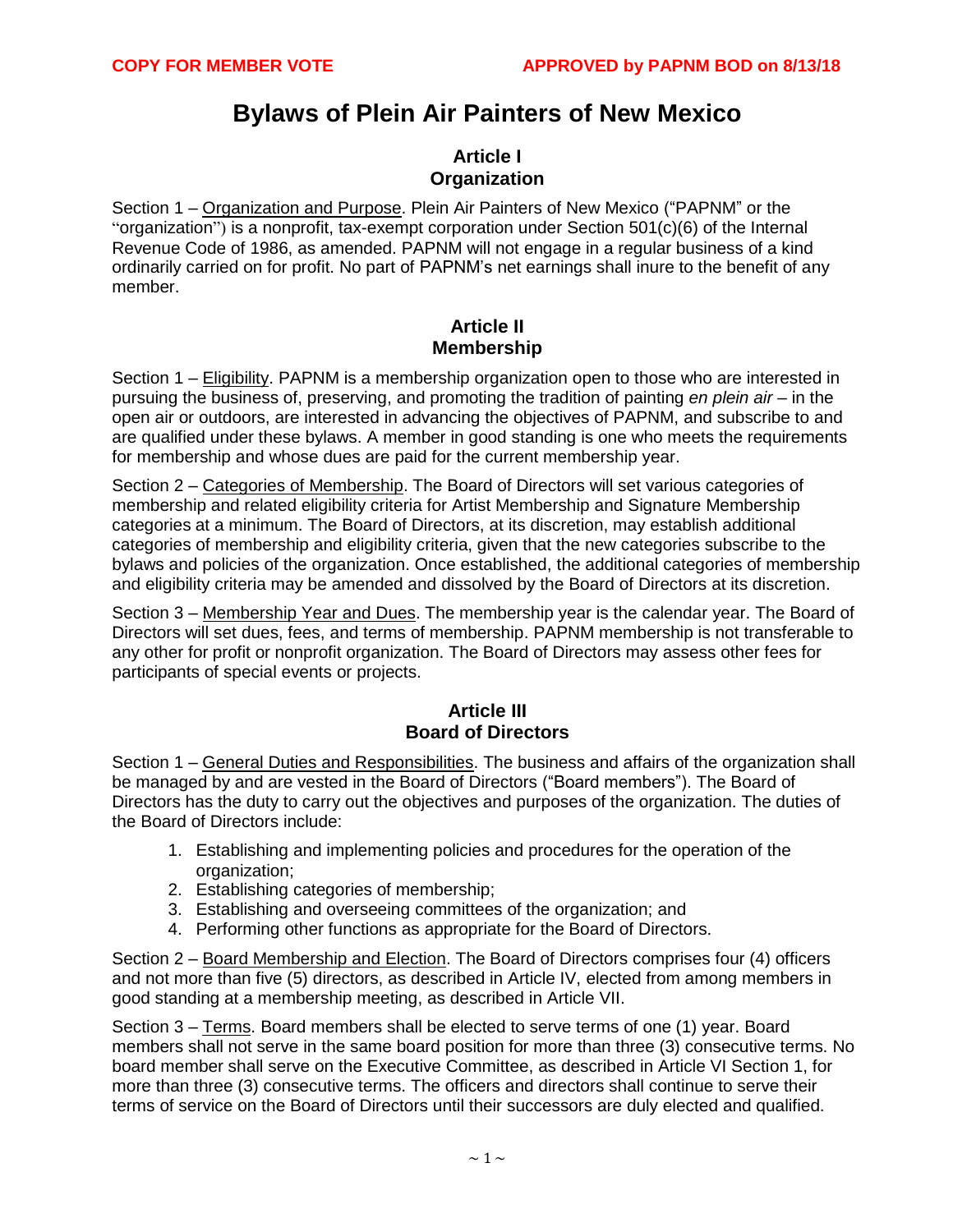#### **COPY FOR MEMBER VOTE APPROVED by PAPNM BOD on 8/13/18**

Board members will receive no monetary compensation during their term(s) of service. Board members may resign at any time by giving written notice to the Board of Directors.

Section 4 – Board Meetings. The officers and directors have governing authority of the organization and voting privilege during meetings of the Board of Directors. The Board of Directors will meet at least quarterly. An officer or director's absence at (3) consecutive and duly called meetings of the Board of Directors will be sufficient cause for the Board to consider replacing a Board member under the provisions of these bylaws. Any officer or director unable to be present in person at the meeting may attend by means of telecommunications equipment by which all participants in the meeting can communicate simultaneously. A majority of Board members shall constitute a quorum at any Board of Directors meeting. Should a quorum not be present, the meeting will adjourn until a majority is in attendance. The act of the majority of the Board members attending a meeting at which a quorum is present shall be the act of the Board of Directors, unless the act of a greater number than majority is required by law, the articles of incorporation, or these bylaws. Each Board member present may cast one vote per motion during voting. Board members shall not cast proxy votes for absent Board members.

Section 4.1 – Conflict of Interest. When an officer or director has a relationship with any individual or organization that has or proposes any project with PAPNM, that officer or director shall disclose the relationship to the President and Chair, and shall refrain from voting on any decisions involving that organization or individual. The nature of the disclosure and the abstention of the officer or director shall be noted in the appropriate minutes of the Board of Directors meeting.

Section 5 – Vacancies. When a vacancy occurs on the Board of Directors, the Executive Committee may appoint a member in good standing to serve the balance of the term and assume the duties requested by the President and Board of Directors.

### **Article IV Officers and Directors**

Section 1 – Officers. The officers of the organization shall be a President, Vice President, Treasurer, and Secretary.

Section 1.1 – President. The President is responsible for managing the organization in accordance with the law, the articles of incorporation, and these bylaws. The President presides at and sets the agenda for meetings of the Board of Directors. The President oversees the policies for the operation of the organization and the fiduciary responsibilities of the organization.

Section 1.2 – Vice President. The Vice President acts for the President during the absence, disability, or failure to act of the President and, when so acting, shall have all the powers and be subject to all of the responsibilities of the office of President. The Vice President serves as the liaison between the officers and directors and performs other duties as requested by the President.

Section 1.3 – Treasurer. The Treasurer oversees the financial management of the organization as specified by these bylaws. The Treasurer reports on the financial condition of the organization at Board of Directors meetings and at the annual membership meeting. The Treasurer shall sign and assist in the filing of all documents and returns to be filed with all state and federal authorities. The Treasurer shall maintain current and accurate fiduciary records in the PAPNM website.

Section 1.4 – Secretary. The Secretary records minutes and decisions of all meetings of the Board of Directors and members. The Secretary will give, or cause to be given, all notices required to be given by these bylaws. The Secretary shall maintain official copies of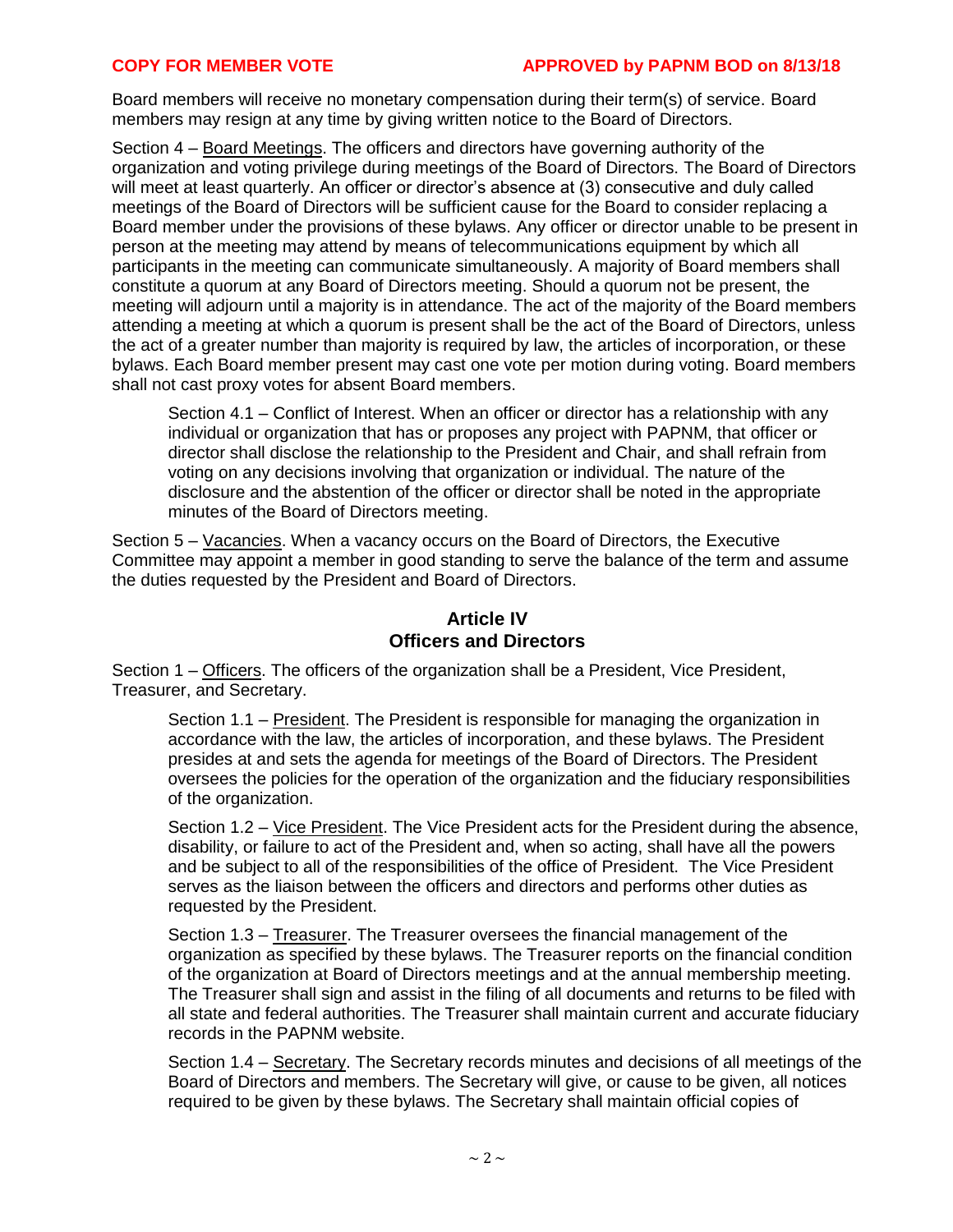minutes, decisions, reports, and supporting documentation from said meetings in the file repository in the PAPNM website.

Section 2 – Directors. The Directors of the organization shall comprise the Past President and no more than four (4) additional director positions ("Advocates") established at the discretion of the Executive Committee to carry out the objectives and purposes of the organization, given that these positions subscribe to the bylaws and policies of the organization. Once established, the additional director positions may be amended and dissolved by the Executive Committee, at its discretion.

Section 2.1 – Past President. The Past President acts as a director of the organization and an advisor to the President in order to maintain continuity of operations. The member in good standing who held office as President during the preceding membership year shall succeed as Past President for the current membership year and shall not be required to stand for election as a director.

Section 2.2 – Governance Director ("Governance Advocate"). The Governance Director directs and oversees the lifecycle management of the governing document system and implements the principles to retain the institutional memory of the organization. The Governance Advocate acts as parliamentarian during meetings of the Board of Directors.

Section 2.3 – Membership Director ("Membership Advocate"). The Membership Director directs and oversees membership activities for the organization, as specified by these bylaws. Membership activities include managing new and renewed memberships, leading member relations efforts, promoting membership retention and growth, and surveying member interests.

Section 2.4 – Events Director ("Events Advocate"). The Events Director shall act as liaison between the Board of Directors and committee coordinators for special activities, paintouts, workshops, online contests, shows, exhibitions, and other events-related committees, as described in Article VI, Section 4, for the purposes of oversight, direction, and reporting.

Section 2.5 – Communications Director ("Communications Advocate"). The Communications Director shall act as liaison between the Board of Directors and committee coordinators for advertising, marketing, website, newsletters, announcements, press releases, social media, graphic design, and, and other communications-related committees, as described in Article VI, Section 4, for the purposes of oversight, direction, and reporting.

#### **Article V Conduct of Organization Business**

Section 1 – Conduct of Business. The Board of Directors and Executive Committee shall conduct the business affairs and exercise all powers of PAPNM through regular board meetings and other executive activities specified in these bylaws. The fiscal year is the calendar year.

Section 2 – Financial Review. The Financial Review Committee, as described in Article VI Section 2, shall conduct a financial review annually. An outside entity (e.g., accountant or financial manager) may be secured to aid in conducting the review. Financial reviews may be conducted more frequently if circumstances dictate. The Executive Committee shall address the results of a financial review and make the resulting actions available to the PAPNM membership no later than ninety (90) days into the following fiscal year.

### **Article VI Committees**

Section 1 – Executive Committee. The Executive Committee is a standing committee of PAPNM and shall consist of the President, Vice President, and Treasurer. The President shall serve as chair. The Executive Committee is empowered to act in the Board's place between Board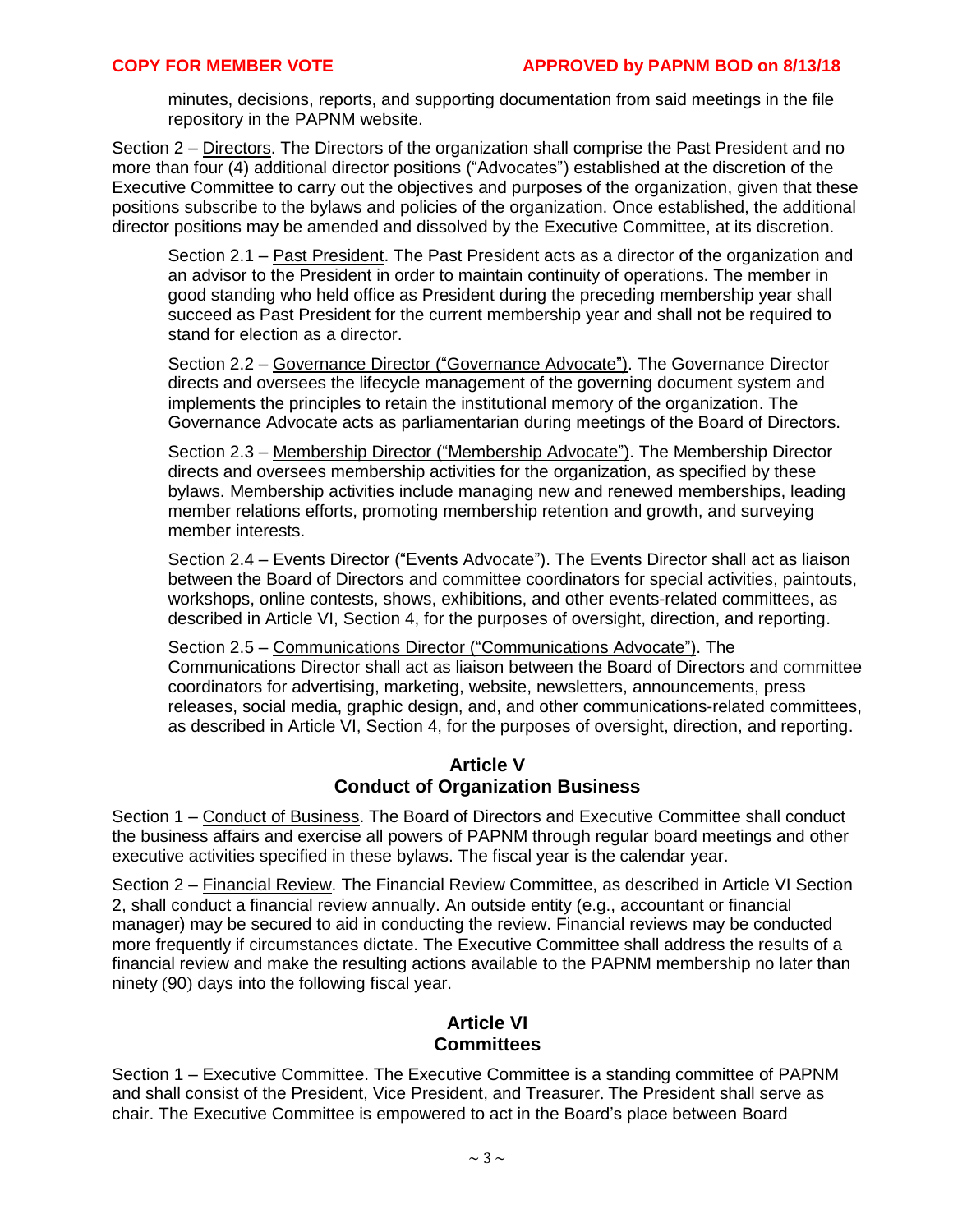meetings, subject to the Board's instructions. The Executive Committee's duties and responsibilities include execution of established operational policies and procedures, and signing authority on bank accounts, contracts, and other legally binding documents.

Section 2 – Financial Review Committee. Financial Review Committee is a standing committee of PAPNM and shall consist of the Vice President and at least (2) members in good standing. The Vice President shall form the committee and serve as chair. The Treasurer shall not be eligible to serve on the committee, but shall provide all records necessary to complete an examination of organization finances.

Section 3 – Nominating Committee. The Nominating Committee is a standing committee of PAPNM and shall consist of the Past President and at least two (2) members in good standing. The Past President shall form the committee with the approval of the Board of Directors and serve as chair. The Nominating Committee will develop a slate of qualified candidates for the next membership year's Board of Directors. The slate of nominees will be presented to the membership prior to the election at the annual membership meeting or at a special meeting of the members, as described in Article VII of these bylaws.

Section 4 – Other Committees. In addition to committees specified in these bylaws, the Board of Directors, at its discretion, may establish other committees, given that the new committees subscribe to the bylaws and policies of the organization. Committees are subject to the oversight and direction of the Board of Directors. Once established, the additional committees may be amended or dissolved by the Board of Directors, at its discretion. The Board may appoint coordinators to oversee the actions for each respective standing or special committee. Committee coordinators shall not have voting privileges on Board decisions.

#### **Article VII Membership Meetings**

Section 1 – Annual Membership Meeting. An annual meeting of the members in good standing of the organization shall be held during the membership year. At the meeting the Board will present the annual financial report and other business as deemed appropriate. The annual election for the Board of Directors may be held during the annual membership meeting or during a special meeting of the members, as described in Article VII Section 2.

Section 2 – Special Meetings of the Members. A special meeting of the members may be called by the President, Board of Directors, or petition signed by at least twenty-five percent (25%) of the members in good standing. The call for a special meeting shall specify the business reason for the meeting. Business at the special meeting will be limited solely to the topic specified. All members will be given notice of the nature of the business at least thirty (30) calendar days prior to the meeting. The President shall preside at a special meeting unless he or she has a conflict of interest regarding the reason such a meeting has been called. In that case, the body calling the special meeting (i.e., the Board or the members) will select an individual to preside at the meeting by majority vote of those individuals constituting the body that is present at the meeting.

Section 3 – Voting of Members. Each member in good standing is entitled to cast one vote in connection with any matter required to be voted on by the members, including the election of officers and directors, whether such vote is conducted at a meeting of the members or in some other manner as permitted by law and these bylaws. Members may vote by proxy executed in writing by the member or by his or her duly authorized attorney-in-fact.

Section 4 – Quorum. A quorum for conducting any business at any meeting of the members shall be members in good standing holding one-tenth  $(1/10<sup>th</sup>)$  of the votes, whether in person or by proxy. Once the quorum for a membership meeting is established, the quorum remains established for the duration of the meeting regardless if attendee attrition occurs.